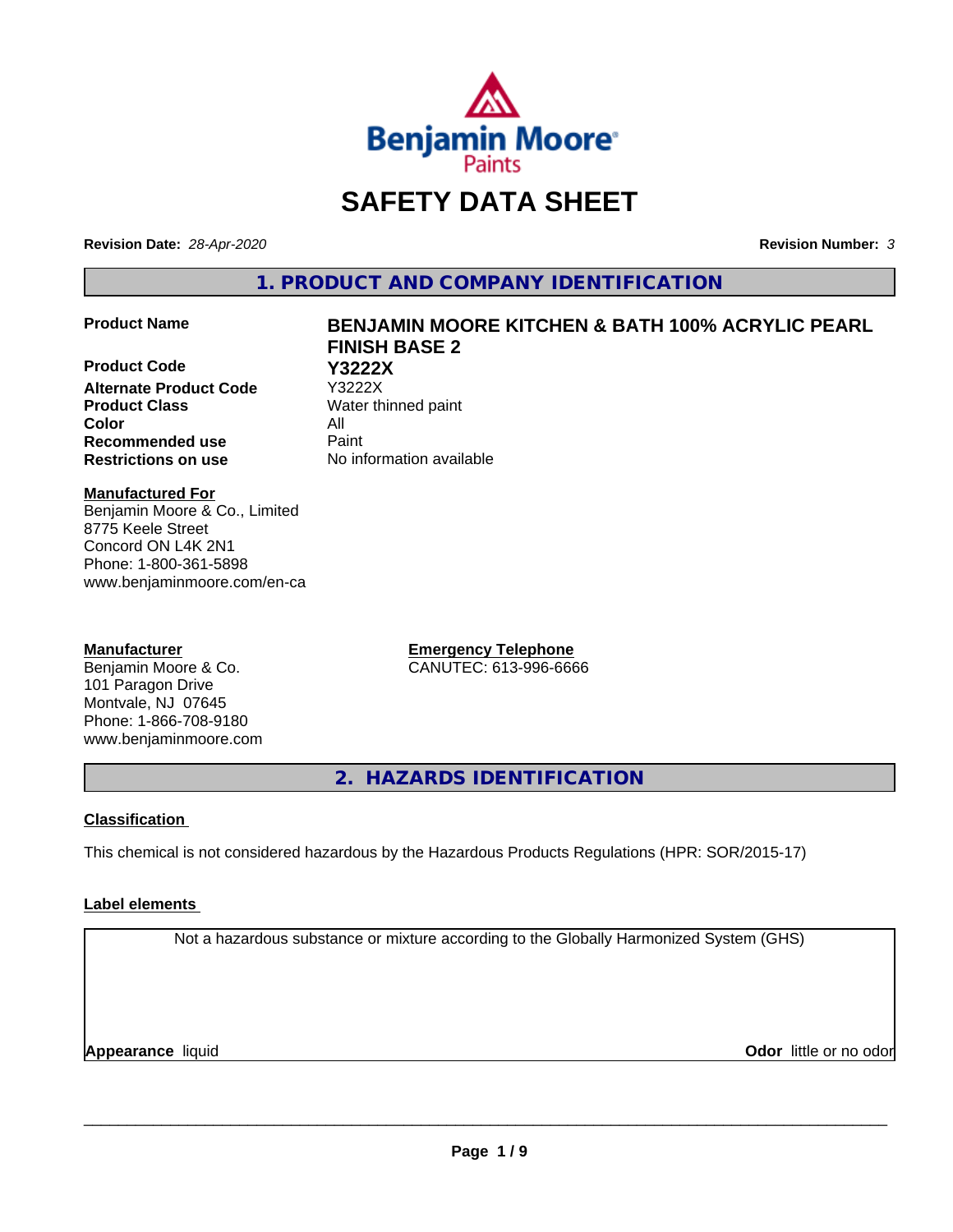### **Other information**

No information available

### **3. COMPOSITION INFORMATION ON COMPONENTS**

| <b>Chemical name</b>                                                              | CAS No.    | Weight-%       | <b>Hazardous Material</b><br>registry number<br>(HMIRA registry #) | Date HMIRA filed and<br>Information Review Act date exemption granted<br>(if applicable) |
|-----------------------------------------------------------------------------------|------------|----------------|--------------------------------------------------------------------|------------------------------------------------------------------------------------------|
| Titanium dioxide                                                                  | 13463-67-7 | 7 - 13%        |                                                                    |                                                                                          |
| Kaolin                                                                            | 1332-58-7  | $-5%$          |                                                                    |                                                                                          |
| Propanoic acid, 2-methyl-,<br>monoester with<br>  2,2,4-trimethyl-1,3-pentanediol | 25265-77-4 | - 5%           |                                                                    |                                                                                          |
| Sodium C14-C16 olefin<br>sulfonate                                                | 68439-57-6 | $0.1 - 0.25\%$ |                                                                    |                                                                                          |

\*The exact percentage (concentration) of composition has been withheld as a trade secret

### **4. FIRST AID MEASURES**

| <b>General Advice</b>                  | No hazards which require special first aid measures.                                                     |
|----------------------------------------|----------------------------------------------------------------------------------------------------------|
| <b>Eye Contact</b>                     | Rinse thoroughly with plenty of water for at least 15<br>minutes and consult a physician.                |
| <b>Skin Contact</b>                    | Wash off immediately with soap and plenty of water while<br>removing all contaminated clothes and shoes. |
| <b>Inhalation</b>                      | Move to fresh air. If symptoms persist, call a physician.                                                |
| Ingestion                              | Clean mouth with water and afterwards drink plenty of<br>water. Consult a physician if necessary.        |
| <b>Most Important Symptoms/Effects</b> | None known.                                                                                              |
| <b>Notes To Physician</b>              | Treat symptomatically.                                                                                   |
|                                        |                                                                                                          |

**5. FIRE-FIGHTING MEASURES**

| <b>Suitable Extinguishing Media</b>                   | Use extinguishing measures that are appropriate to local<br>circumstances and the surrounding environment.                                   |
|-------------------------------------------------------|----------------------------------------------------------------------------------------------------------------------------------------------|
| Protective equipment and precautions for firefighters | As in any fire, wear self-contained breathing apparatus<br>pressure-demand, MSHA/NIOSH (approved or equivalent)<br>and full protective gear. |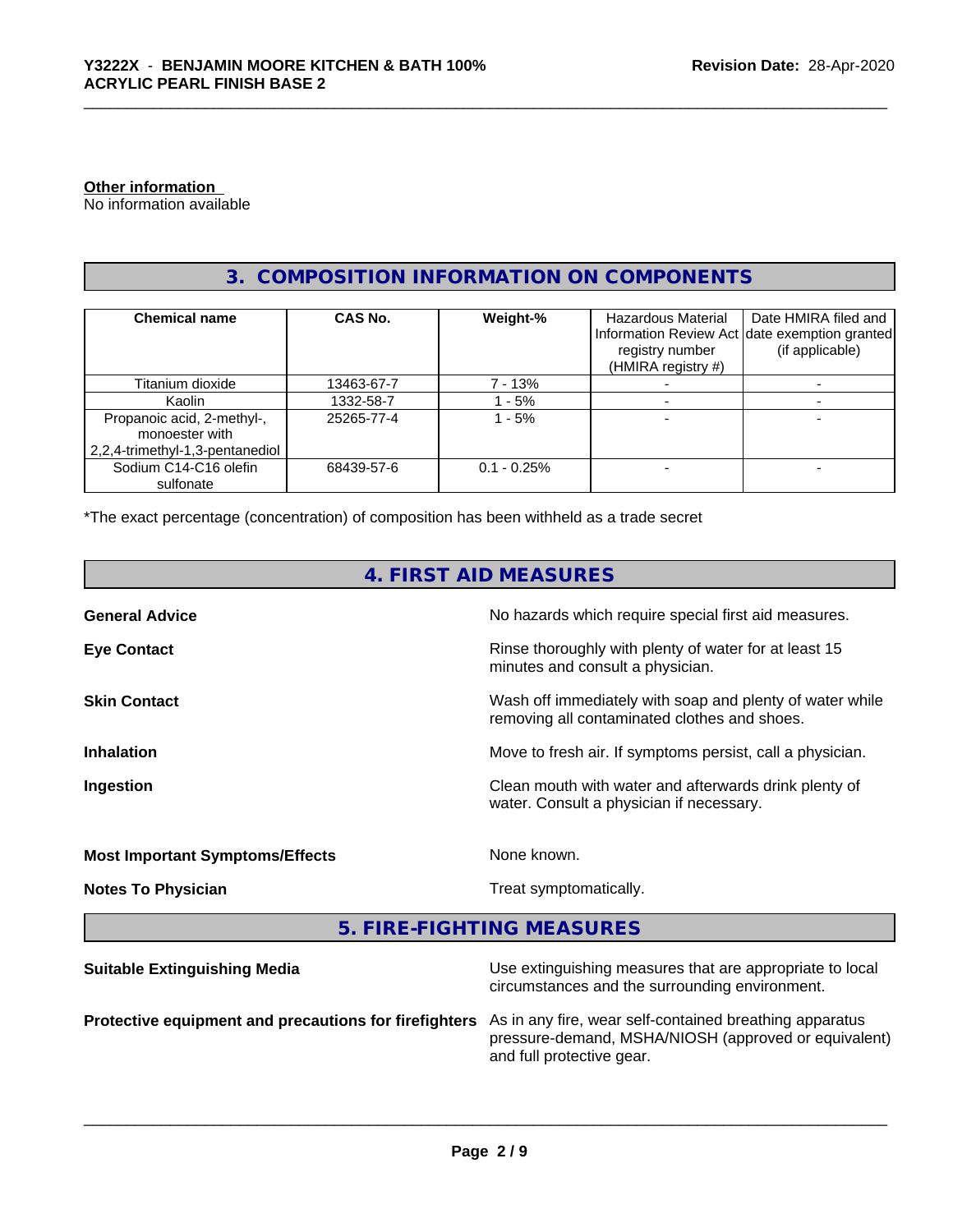| <b>Specific Hazards Arising From The Chemical</b>                                                  |                 | extreme heat.                                      | Closed containers may rupture if exposed to fire or |
|----------------------------------------------------------------------------------------------------|-----------------|----------------------------------------------------|-----------------------------------------------------|
| Sensitivity to mechanical impact                                                                   |                 | No                                                 |                                                     |
| Sensitivity to static discharge                                                                    |                 | No.                                                |                                                     |
| <b>Flash Point Data</b><br>Flash point (°F)<br>Flash Point (°C)<br><b>Method</b>                   |                 | Not applicable<br>Not applicable<br>Not applicable |                                                     |
| <b>Flammability Limits In Air</b><br>Lower flammability limit:<br><b>Upper flammability limit:</b> |                 | Not applicable<br>Not applicable                   |                                                     |
| <b>NFPA</b><br>Health: 1                                                                           | Flammability: 0 | <b>Instability: 0</b>                              | <b>Special: Not Applicable</b>                      |
| <b>NFPA Legend</b><br>0 - Not Hazardous                                                            |                 |                                                    |                                                     |

- 
- 1 Slightly
- 2 Moderate
- 3 High
- 4 Severe

*The ratings assigned are only suggested ratings, the contractor/employer has ultimate responsibilities for NFPA ratings where this system is used.*

*Additional information regarding the NFPA rating system is available from the National Fire Protection Agency (NFPA) at www.nfpa.org.*

### **6. ACCIDENTAL RELEASE MEASURES**

| <b>Personal Precautions</b>      | Avoid contact with skin, eyes and clothing. Ensure<br>adequate ventilation.                          |
|----------------------------------|------------------------------------------------------------------------------------------------------|
| <b>Other Information</b>         | Prevent further leakage or spillage if safe to do so.                                                |
| <b>Environmental precautions</b> | See Section 12 for additional Ecological Information.                                                |
| <b>Methods for Cleaning Up</b>   | Soak up with inert absorbent material. Sweep up and<br>shovel into suitable containers for disposal. |

### **7. HANDLING AND STORAGE**

| <b>Handling</b>               | Avoid contact with skin, eyes and clothing. Avoid breathing<br>vapors, spray mists or sanding dust. In case of insufficient<br>ventilation, wear suitable respiratory equipment. |
|-------------------------------|----------------------------------------------------------------------------------------------------------------------------------------------------------------------------------|
| <b>Storage</b>                | Keep container tightly closed. Keep out of the reach of<br>children.                                                                                                             |
| <b>Incompatible Materials</b> | No information available                                                                                                                                                         |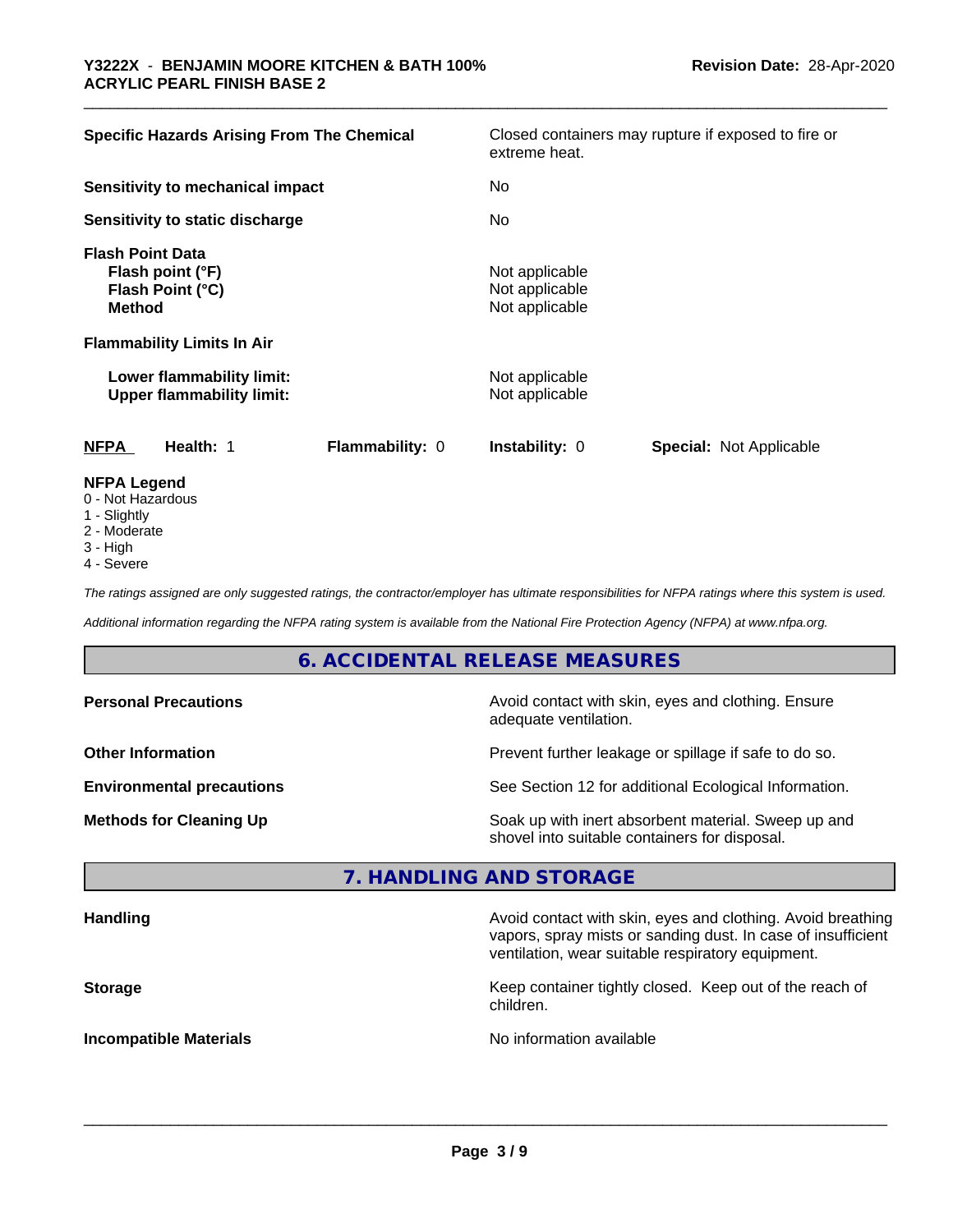### **8. EXPOSURE CONTROLS/PERSONAL PROTECTION**

### **Exposure Limits**

| <b>Chemical name</b> | <b>ACGIH TLV</b>                                                                                                                              | <b>Alberta</b>           | <b>British Columbia</b>                        | <b>Ontario</b>           | Quebec                      |
|----------------------|-----------------------------------------------------------------------------------------------------------------------------------------------|--------------------------|------------------------------------------------|--------------------------|-----------------------------|
| Titanium dioxide     | TWA: $10 \text{ mg/m}^3$                                                                                                                      | 10 mg/m $3$ - TWA        | 10 mg/m $3$ - TWA<br>3 mg/m <sup>3</sup> - TWA | 10 mg/m $3$ - TWA        | 10 mg/m $3$ - TWAEV         |
| Kaolin               | TWA: $2 \text{ mg/m}^3$<br>particulate matter<br>containing no<br>asbestos and <1%<br>crystalline silica,<br>respirable particulate<br>matter | $2 \text{ mg/m}^3$ - TWA | $2 \text{ mg/m}^3$ - TWA                       | $2 \text{ mg/m}^3$ - TWA | 5 mg/m <sup>3</sup> - TWAEV |

#### **Legend**

ACGIH - American Conference of Governmental Industrial Hygienists Alberta - Alberta Occupational Exposure Limits British Columbia - British Columbia Occupational Exposure Limits Ontario - Ontario Occupational Exposure Limits Quebec - Quebec Occupational Exposure Limits N/E - Not established

# **Personal Protective Equipment**

**Engineering Measures Ensure** Ensure adequate ventilation, especially in confined areas.

**Eye/Face Protection**<br> **Safety glasses with side-shields.**<br> **Skin Protection**<br> **Safety glasses with side-shields.** Protective gloves and impervious clothing. **Respiratory Protection In case of insufficient ventilation wear suitable respiratory** equipment.

**Hygiene Measures Avoid contact with skin, eyes and clothing. Remove and Hygiene Measures Avoid contact with skin, eyes and clothing. Remove and** wash contaminated clothing before re-use. Wash thoroughly after handling.

### **9. PHYSICAL AND CHEMICAL PROPERTIES**

| little or no odor<br>Odor<br><b>Odor Threshold</b><br>No information available<br>$9.7 - 9.8$<br>Density (Ibs/gal)<br>$1.16 - 1.18$<br><b>Specific Gravity</b><br>No information available<br>рH<br>No information available<br><b>Viscosity (cps)</b><br>No information available<br>Solubility(ies)<br><b>Water solubility</b><br>No information available<br>No information available<br><b>Evaporation Rate</b><br>No information available<br>Vapor pressure<br>Vapor density<br>No information available<br>Wt. % Solids<br>$40 - 50$<br>Vol. % Solids<br>$30 - 40$<br>Wt. % Volatiles<br>$50 - 60$<br>$60 - 70$<br>Vol. % Volatiles<br><b>VOC Regulatory Limit (g/L)</b><br>< 50<br><b>Boiling Point (°F)</b> |
|----------------------------------------------------------------------------------------------------------------------------------------------------------------------------------------------------------------------------------------------------------------------------------------------------------------------------------------------------------------------------------------------------------------------------------------------------------------------------------------------------------------------------------------------------------------------------------------------------------------------------------------------------------------------------------------------------------------------|
|----------------------------------------------------------------------------------------------------------------------------------------------------------------------------------------------------------------------------------------------------------------------------------------------------------------------------------------------------------------------------------------------------------------------------------------------------------------------------------------------------------------------------------------------------------------------------------------------------------------------------------------------------------------------------------------------------------------------|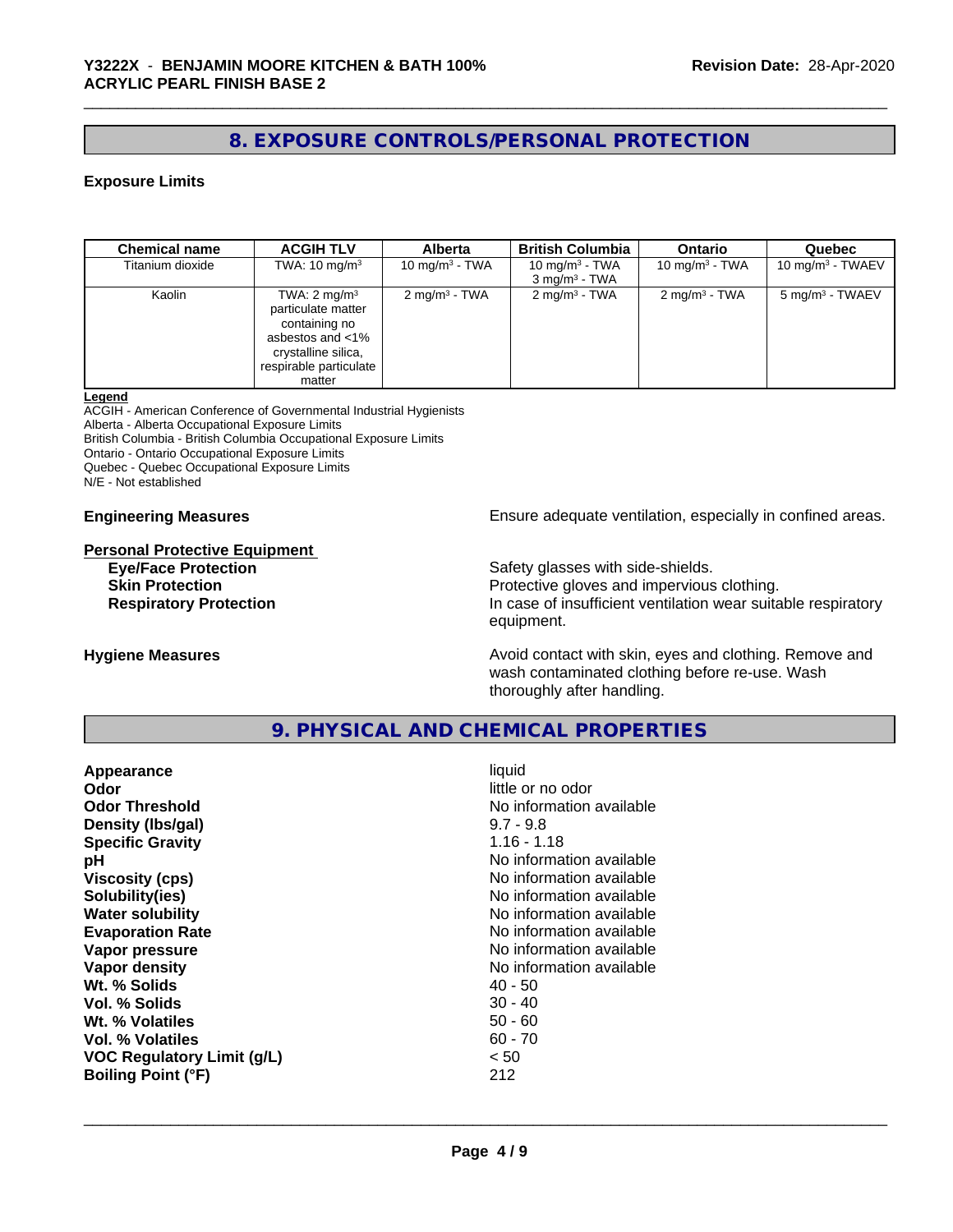| <b>Boiling Point (°C)</b>            | 100                      |
|--------------------------------------|--------------------------|
| Freezing point (°F)                  | 32                       |
| <b>Freezing Point (°C)</b>           | 0                        |
| Flash point (°F)                     | Not applicable           |
| Flash Point (°C)                     | Not applicable           |
| <b>Method</b>                        | Not applicable           |
| Flammability (solid, gas)            | Not applicable           |
| <b>Upper flammability limit:</b>     | Not applicable           |
| Lower flammability limit:            | Not applicable           |
| <b>Autoignition Temperature (°F)</b> | No information available |
| <b>Autoignition Temperature (°C)</b> | No information available |
| Decomposition Temperature (°F)       | No information available |
| Decomposition Temperature (°C)       | No information available |
| <b>Partition coefficient</b>         | No information available |

### **10. STABILITY AND REACTIVITY**

| <b>Reactivity</b> |  |
|-------------------|--|
|                   |  |

**Hazardous Decomposition Products** None under normal use.

**Not Applicable** 

**Chemical Stability Chemical Stability** Stable under normal conditions.

**Conditions to avoid Conditions reading**.

**Incompatible Materials No materials** No materials to be especially mentioned.

**Possibility of hazardous reactions** None under normal conditions of use.

### **11. TOXICOLOGICAL INFORMATION**

| <b>Product Information</b><br>Information on likely routes of exposure                     |                                                                                                                                                |
|--------------------------------------------------------------------------------------------|------------------------------------------------------------------------------------------------------------------------------------------------|
| <b>Principal Routes of Exposure</b>                                                        | Eye contact, skin contact and inhalation.                                                                                                      |
| <b>Acute Toxicity</b><br><b>Product Information</b>                                        | No information available                                                                                                                       |
| Symptoms related to the physical, chemical and toxicological characteristics               |                                                                                                                                                |
| <b>Symptoms</b>                                                                            | No information available                                                                                                                       |
| Delayed and immediate effects as well as chronic effects from short and long-term exposure |                                                                                                                                                |
| Eye contact<br>Skin contact                                                                | May cause slight irritation<br>Substance may cause slight skin irritation. Prolonged or<br>repeated contact may dry skin and cause irritation. |
| Inhalation<br>Ingestion                                                                    | May cause irritation of respiratory tract.<br>Ingestion may cause gastrointestinal irritation, nausea,<br>vomiting and diarrhea.               |
| <b>Sensitization</b>                                                                       | No information available.                                                                                                                      |
|                                                                                            |                                                                                                                                                |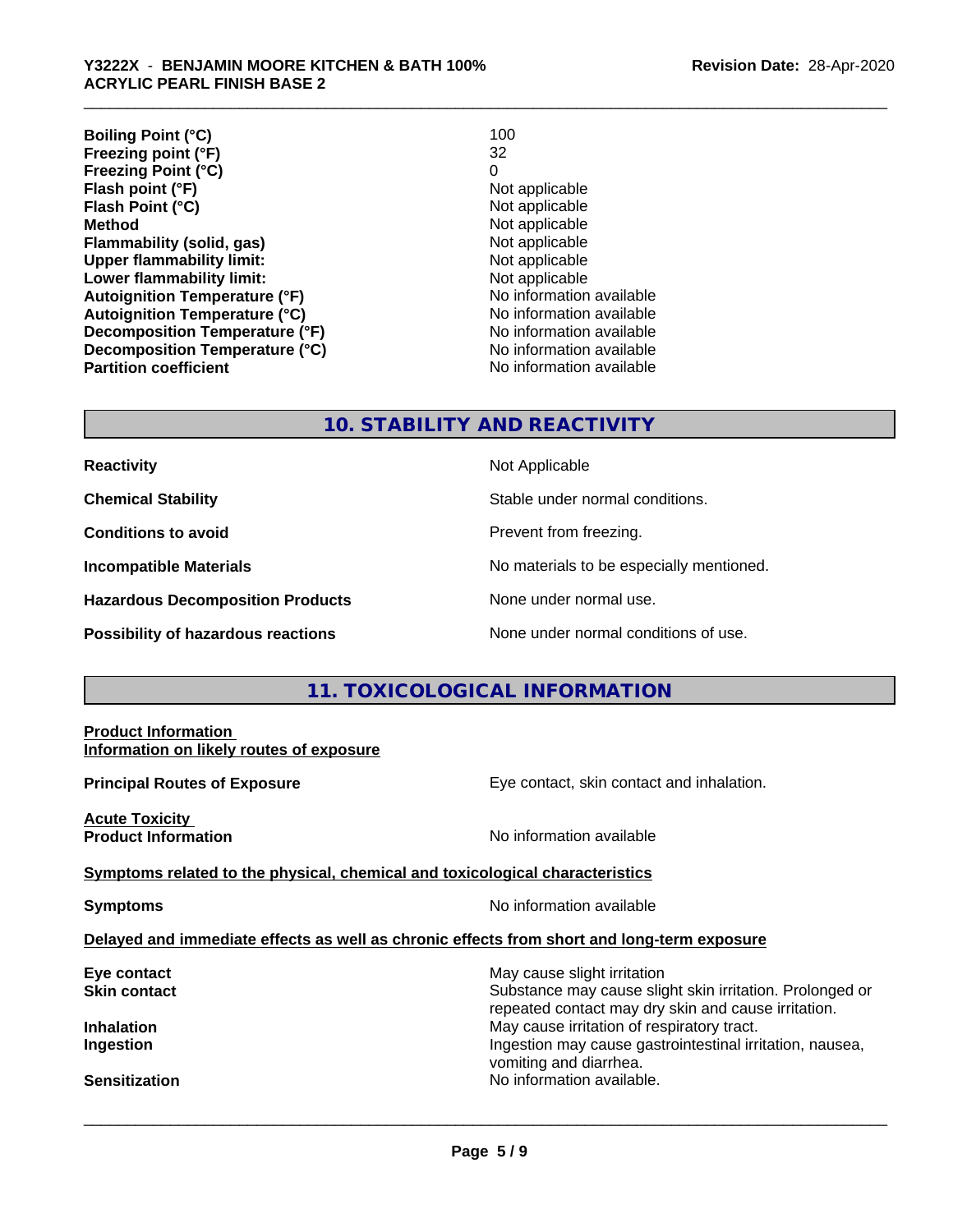| <b>Neurological Effects</b>     | No information available. |
|---------------------------------|---------------------------|
| <b>Mutagenic Effects</b>        | No information available. |
| <b>Reproductive Effects</b>     | No information available. |
| <b>Developmental Effects</b>    | No information available. |
| <b>Target organ effects</b>     | No information available. |
| <b>STOT - single exposure</b>   | No information available. |
| <b>STOT - repeated exposure</b> | No information available. |
| Other adverse effects           | No information available. |
| <b>Aspiration Hazard</b>        | No information available. |

### **Numerical measures of toxicity**

### **The following values are calculated based on chapter 3.1 of the GHS document**

| ATEmix (oral)   | 32082 mg/kg   |
|-----------------|---------------|
| ATEmix (dermal) | 1480510 mg/kg |

### **Component Information**

| Chemical name                                                                                 | Oral LD50             | Dermal LD50            | Inhalation LC50 |
|-----------------------------------------------------------------------------------------------|-----------------------|------------------------|-----------------|
| Titanium dioxide<br>13463-67-7                                                                | $> 10000$ mg/kg (Rat) |                        |                 |
| Kaolin<br>1332-58-7                                                                           | $>$ 5000 mg/kg (Rat)  | $>$ 5000 mg/kg (Rat)   |                 |
| Propanoic acid, 2-methyl-,<br>monoester with<br>2,2,4-trimethyl-1,3-pentanediol<br>25265-77-4 | $= 3200$ mg/kg (Rat)  | $> 15200$ mg/kg (Rat)  |                 |
| Sodium C14-C16 olefin sulfonate<br>68439-57-6                                                 | $= 2220$ mg/kg (Rat)  | $> 740$ mg/kg (Rabbit) |                 |

### **Chronic Toxicity**

### **Carcinogenicity**

*The information below indicateswhether each agency has listed any ingredient as a carcinogen:.*

| <b>Chemical name</b>      | IARC                            | <b>NTP</b> |
|---------------------------|---------------------------------|------------|
|                           | 2B<br>Possible Human Carcinogen |            |
| Titanium J<br>ı dioxide i |                                 |            |

• Although IARC has classified titanium dioxide as possibly carcinogenic to humans (2B), their summary concludes: "No significant exposure to titanium dioxide is thought to occur during the use of products in which titanium dioxide is bound to other materials, such as paint."

### **Legend**

IARC - International Agency for Research on Cancer NTP - National Toxicity Program OSHA - Occupational Safety & Health Administration

**12. ECOLOGICAL INFORMATION**

### **Ecotoxicity Effects**

The environmental impact of this product has not been fully investigated.

### **Product Information**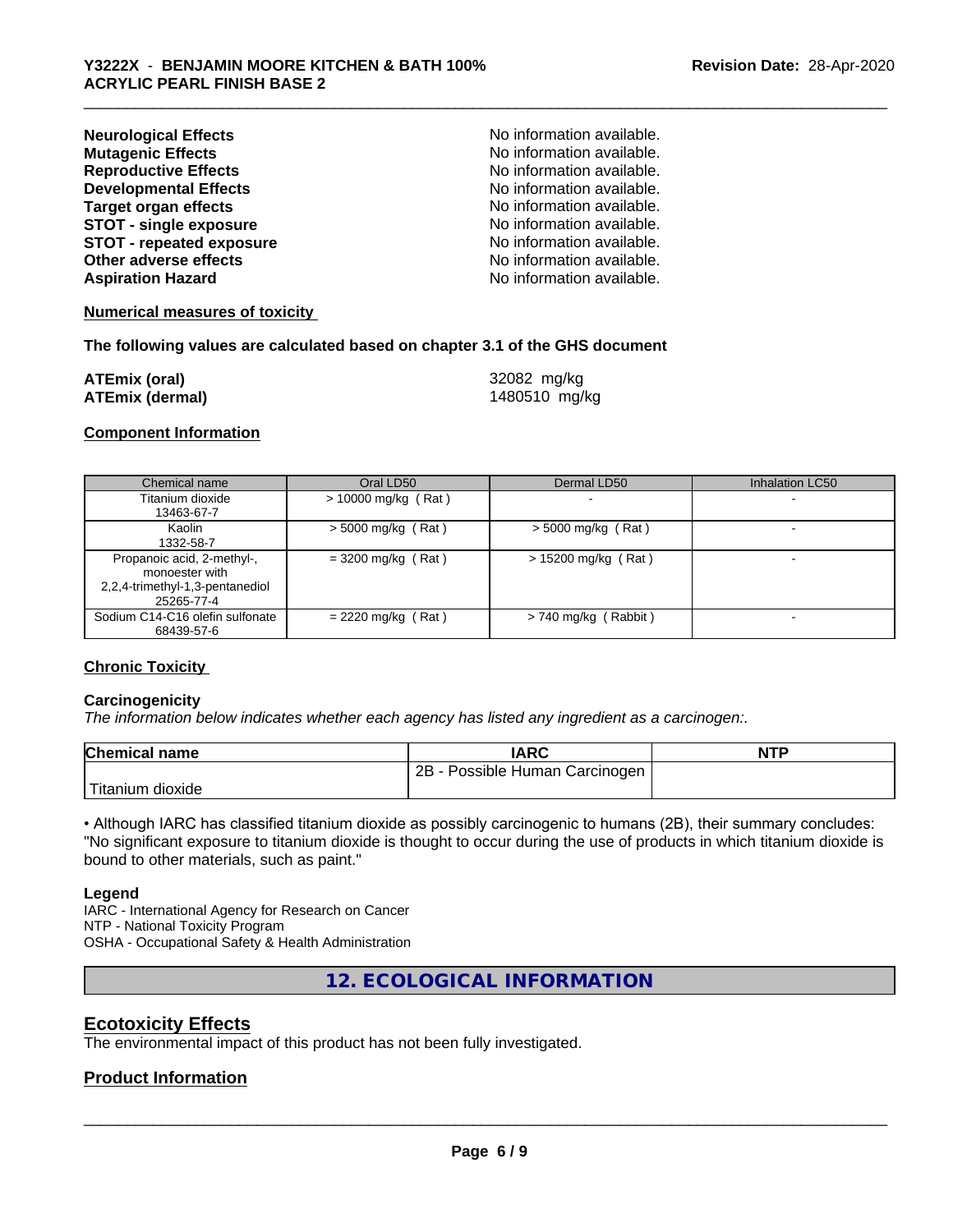#### **Acute Toxicity to Fish** No information available

## **Acute Toxicity to Aquatic Invertebrates**

No information available

### **Acute Toxicity to Aquatic Plants**

No information available

### **Persistence / Degradability**

No information available.

### **Bioaccumulation**

There is no data for this product.

### **Mobility in Environmental Media**

No information available.

### **Ozone**

No information available

### **Component Information**

### **Acute Toxicity to Fish**

Titanium dioxide  $LC50:$  > 1000 mg/L (Fathead Minnow - 96 hr.)

### **Acute Toxicity to Aquatic Invertebrates**

No information available

### **Acute Toxicity to Aquatic Plants**

No information available

### **13. DISPOSAL CONSIDERATIONS**

**Waste Disposal Method Dispose of in accordance with federal, state, provincial,** and local regulations. Local requirements may vary, consult your sanitation department or state-designated environmental protection agency for more disposal options.

### **14. TRANSPORT INFORMATION**

**TDG** Not regulated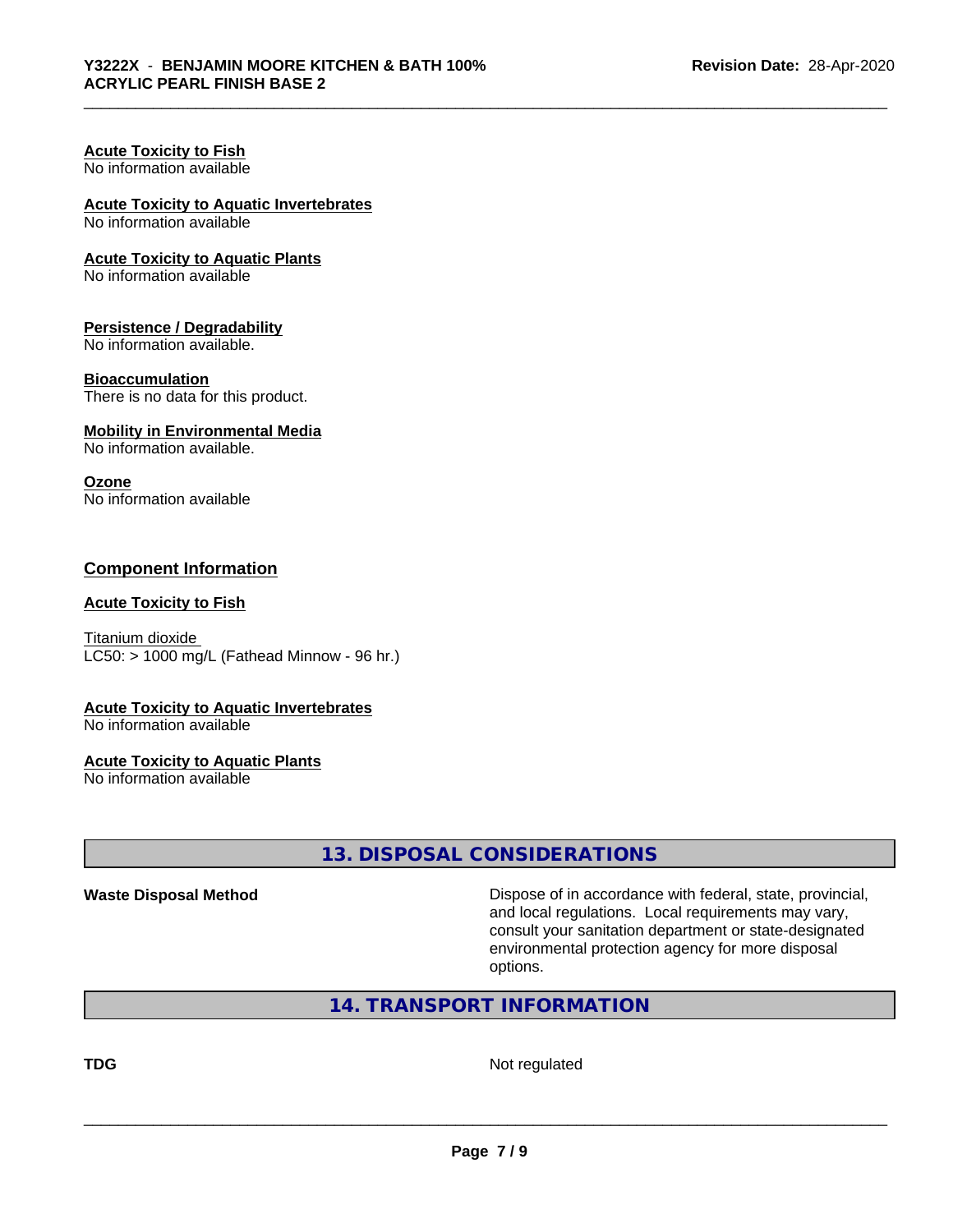### **ICAO / IATA** Not regulated

**IMDG / IMO** Not regulated

### **15. REGULATORY INFORMATION**

### **International Inventories**

| <b>TSCA: United States</b> | Yes - All components are listed or exempt. |
|----------------------------|--------------------------------------------|
| DSL: Canada                | Yes - All components are listed or exempt. |

### **National Pollutant Release Inventory (NPRI)**

### **NPRI Parts 1- 4**

This product contains the following Parts 1-4 NPRI chemicals:

*None*

### **NPRI Part 5**

This product contains the following NPRI Part 5 Chemicals:

*None*

### **WHMIS Regulatory Status**

This product has been classified in accordance with the hazard criteria of the Hazardous Products Regulations (HPR) and the SDS contains all the information required by the HPR.

### **16. OTHER INFORMATION**

**HMIS** - **Health:** 1 **Flammability:** 0 **Reactivity:** 0 **PPE:** -

### **HMIS Legend**

- 0 Minimal Hazard
- 1 Slight Hazard
- 2 Moderate Hazard
- 3 Serious Hazard
- 4 Severe Hazard
- \* Chronic Hazard
- X Consult your supervisor or S.O.P. for "Special" handling instructions.

*Note: The PPE rating has intentionally been left blank. Choose appropriate PPE that will protect employees from the hazards the material will present under the actual normal conditions of use.*

*Caution: HMISÒ ratings are based on a 0-4 rating scale, with 0 representing minimal hazards or risks, and 4 representing significant hazards or risks. Although HMISÒ ratings are not required on MSDSs under 29 CFR 1910.1200, the preparer, has chosen to provide them. HMISÒ ratings are to be used only in conjunction with a fully implemented HMISÒ program by workers who have received appropriate HMISÒ training. HMISÒ is a registered trade and service mark of the NPCA. HMISÒ materials may be purchased exclusively from J. J. Keller (800) 327-6868.*